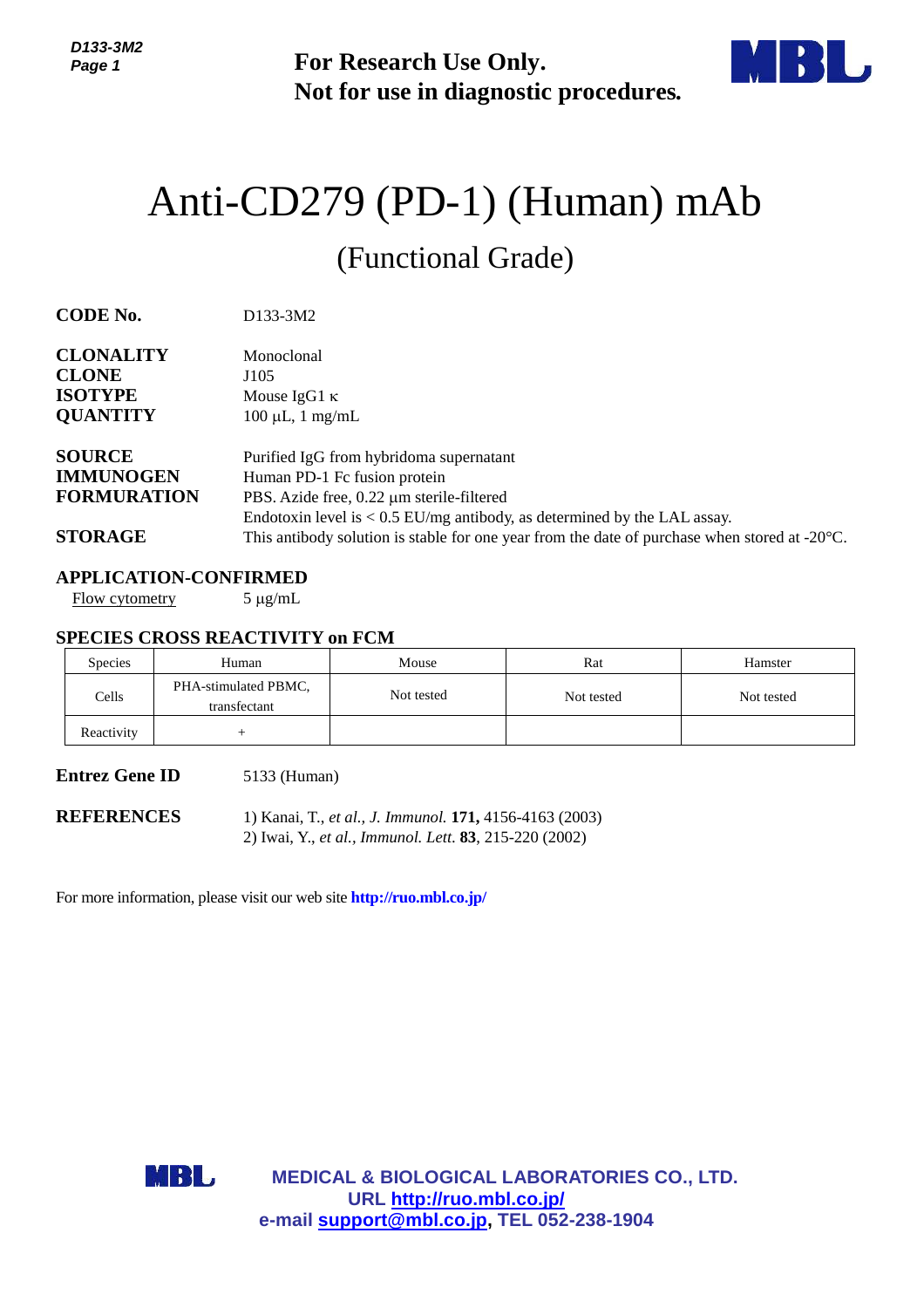## **RELATED PRODUCTS**

| Functional grade antibodies |                                                  |  |  |
|-----------------------------|--------------------------------------------------|--|--|
|                             | D133-3M2 Anti-CD279 (PD-1) (Human) mAb FG (J105) |  |  |
|                             | D292-3M2 Anti-Mincle (Mouse) mAb FG (4A9)        |  |  |
|                             | D266-3M2 Anti-Mincle (Mouse) mAb FG (1B6)        |  |  |
| M187-3                      | Anti-IL-33 (Mouse) mAb FG (1F11)                 |  |  |
| M188-3                      | Anti-IL-33 (Mouse) mAb FG (2C7)                  |  |  |
|                             | M075-3M2 Mouse IgG1 (isotype control) FG (2E12)  |  |  |
|                             | M076-3M2 Mouse IgG2a (isotype control) FG (6H3)  |  |  |
|                             | M079-3M2 Mouse IgM (isotype control) FG (7E10)   |  |  |
|                             | M080-3M2 Rat IgG1 (isotype control) FG (1H5)     |  |  |
|                             |                                                  |  |  |

Purified antibodies

| D <sub>133</sub> -3 | Anti-CD279 (PD-1) (Human) mAb $(J105)$       |
|---------------------|----------------------------------------------|
| D <sub>133</sub> -5 | Anti-CD279 (PD-1) (Human) mAb-PE (J105)      |
| D <sub>132</sub> -3 | Anti-CD279 (PD-1) (Human) mAb (J110)         |
| D <sub>132</sub> -4 | Anti-CD279 (PD-1) (Human) mAb-FITC (J110)    |
| D <sub>132</sub> -5 | Anti-CD279 (PD-1) (Human) mAb-PE (J110)      |
| $D(92-3)$           | Anti-CD274 (PD-L1) (Human) mAb (MIH3)        |
| $D092-6$            | Anti-CD274 (PD-L1) (Human) mAb-Biotin (MIH3) |
| DO 20               |                                              |

- D230-3 Anti-CD274 (PD-L1) (Human) mAb (27A2)
- D230-5 Anti-CD274 (PD-L1) (Human) mAb-PE (27A2)

Other related antibodies and kits are also available. Please visit our website at <http://ruo.mbl.co.jp/>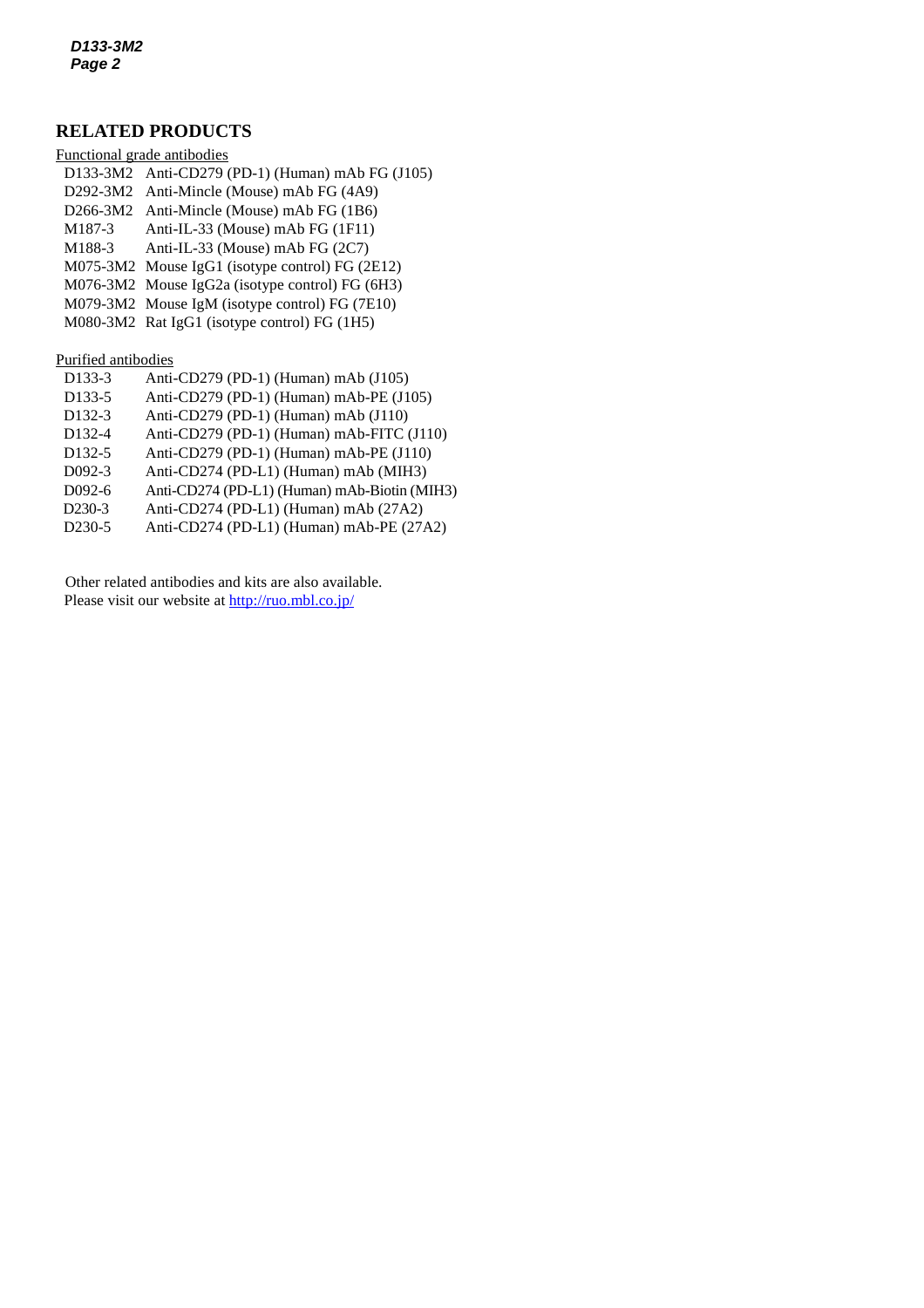## **Flow cytometric analysis for human PBMCs**

- 1) Stimulate human PBMCs with 5  $\mu$ g/mL of PHA for 3 days.
- 2) Wash the cells  $(4 \times 10^5 \text{ cells/sample})$  1 time with 1 mL of washing buffer [PBS containing 2% fetal calf serum (FCS) and 0.09% NaN<sub>3</sub>]. \*Azide may react with copper or lead in plumbing system to form explosive metal azides. Therefore, always flush plenty of water when disposing materials containing azide into drain.
- 3) Add 10 µL of Clear Back (human Fc receptor blocking reagent, MBL; code no. MTG-001) to the cell pellet after tapping. Mix well and incubate for 10 min. at room temperature.
- 4) Add 40 L of the primary antibody at the concentration as suggested in the **APPLICATION** diluted with washing buffer. Mix well and incubate for 30 min. at room temperature.
- 5) Wash the cells 1 time with 1 mL of washing buffer.
- 6) Add 40 µL of 1:400 Goat anti-Mouse IgG (H+L) Secondary Antibody, Alexa Fluor® 488 conjugate (Thermo Fisher Scientific; code no. A-11001) diluted with washing buffer. Mix well and incubate for 15 min. at room temperature.
- 7) Wash the cells 1 time with 1 mL of washing buffer.
- 8) Add 100 µL of OptiLyse B (for analysis on BD instruments, Beckman Coulter; code no. IM-1400). Mix well and incubate for 10 min. at room temperature.
- 9) Add 1 mL of distilled water to each tube and incubate for 10 min. at room temperature.
- 10) Centrifuge at 500 x g for 1 min. at room temperature. Remove supernatant by careful aspiration.
- 11) Wash the cells 1 time with 1 mL of washing buffer.
- 12) Resuspend the cells with 500  $\mu$  of the washing buffer and analyze by a flow cytometer.

(Positive control for Flow cytometry; PHA-stimulated human PBMC)



*Flow cytometric analysis of CD279 (PD-1) on PHA-stimulated human PBMC* Open: Anti-CD279 (PD-1) (Human) mAb (D133-3M2) Closed: Mouse IgG1 (isotype control) (M075-3)